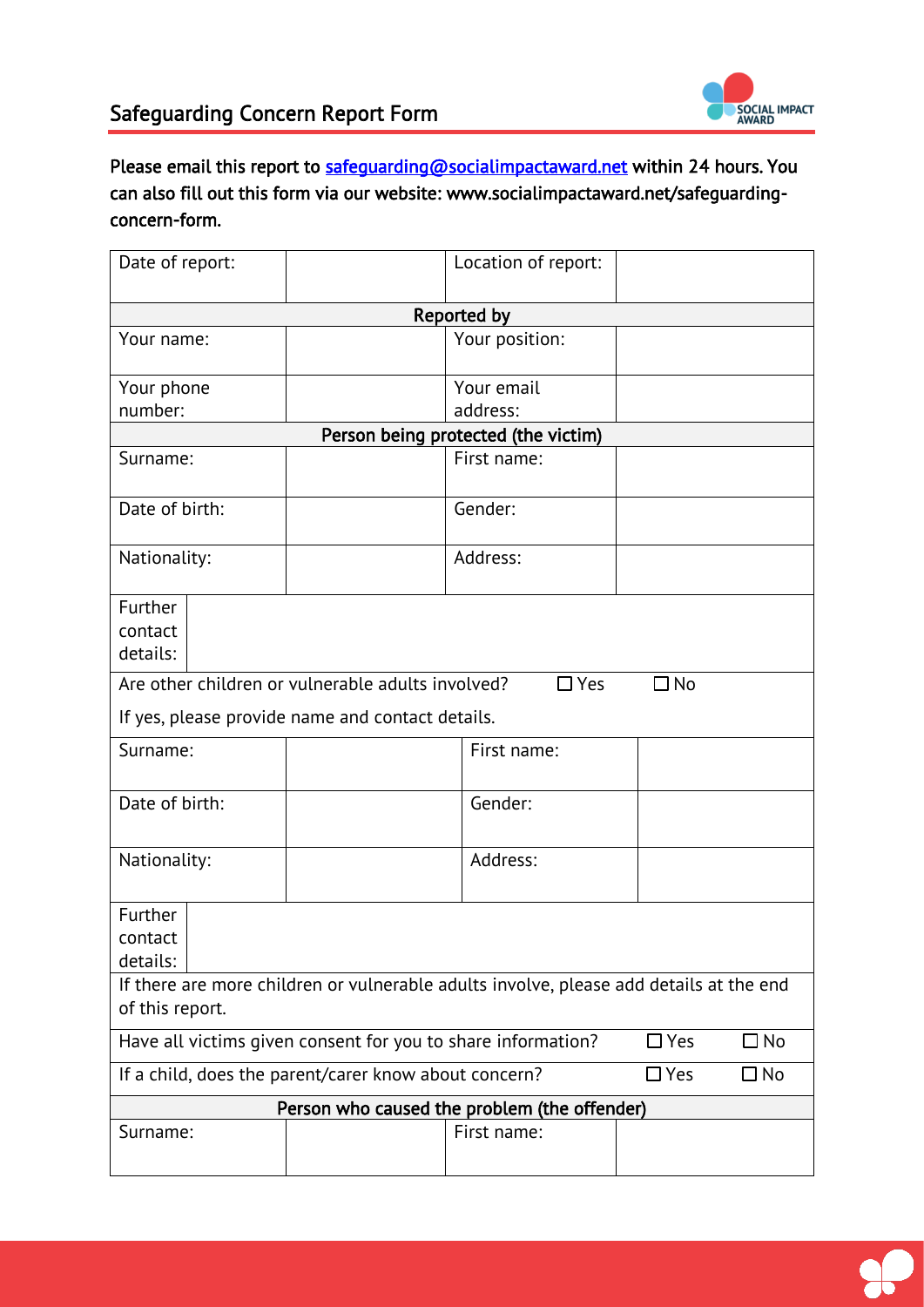

## Safeguarding Concern Report Form

| Date of birth:                                                                                           |                          | Gender:                                |                              |  |  |
|----------------------------------------------------------------------------------------------------------|--------------------------|----------------------------------------|------------------------------|--|--|
| Nationality:                                                                                             |                          | Address:                               |                              |  |  |
| Further<br>contact<br>details:                                                                           |                          |                                        |                              |  |  |
| Does this person work for Social Impact<br>Award? If so, in which role or position?                      |                          |                                        |                              |  |  |
| What is the person's relationship with<br>the child or vulnerable adult?                                 |                          |                                        |                              |  |  |
| If there are two or more people who caused the problem, please add details at the<br>end of this report. |                          |                                        |                              |  |  |
|                                                                                                          |                          | Facts (details of the incident/report) |                              |  |  |
| Date of the<br>incident:                                                                                 | Time of the<br>incident: |                                        | Location of<br>the incident: |  |  |
| How did you become aware of the incident?                                                                |                          |                                        |                              |  |  |
| $\Box$ I witnessed it. $\Box$ Third person told me. $\Box$ Victim told. $\Box$ Other (specify below)     |                          |                                        |                              |  |  |
| Were there any other witnesses to the incident?<br>$\Box$ Yes<br>$\Box$ No                               |                          |                                        |                              |  |  |
| If yes, please provide name and contact details.                                                         |                          |                                        |                              |  |  |
| Surname:                                                                                                 |                          | First name:                            |                              |  |  |
|                                                                                                          |                          |                                        |                              |  |  |
| Date of birth:                                                                                           |                          | Gender:                                |                              |  |  |

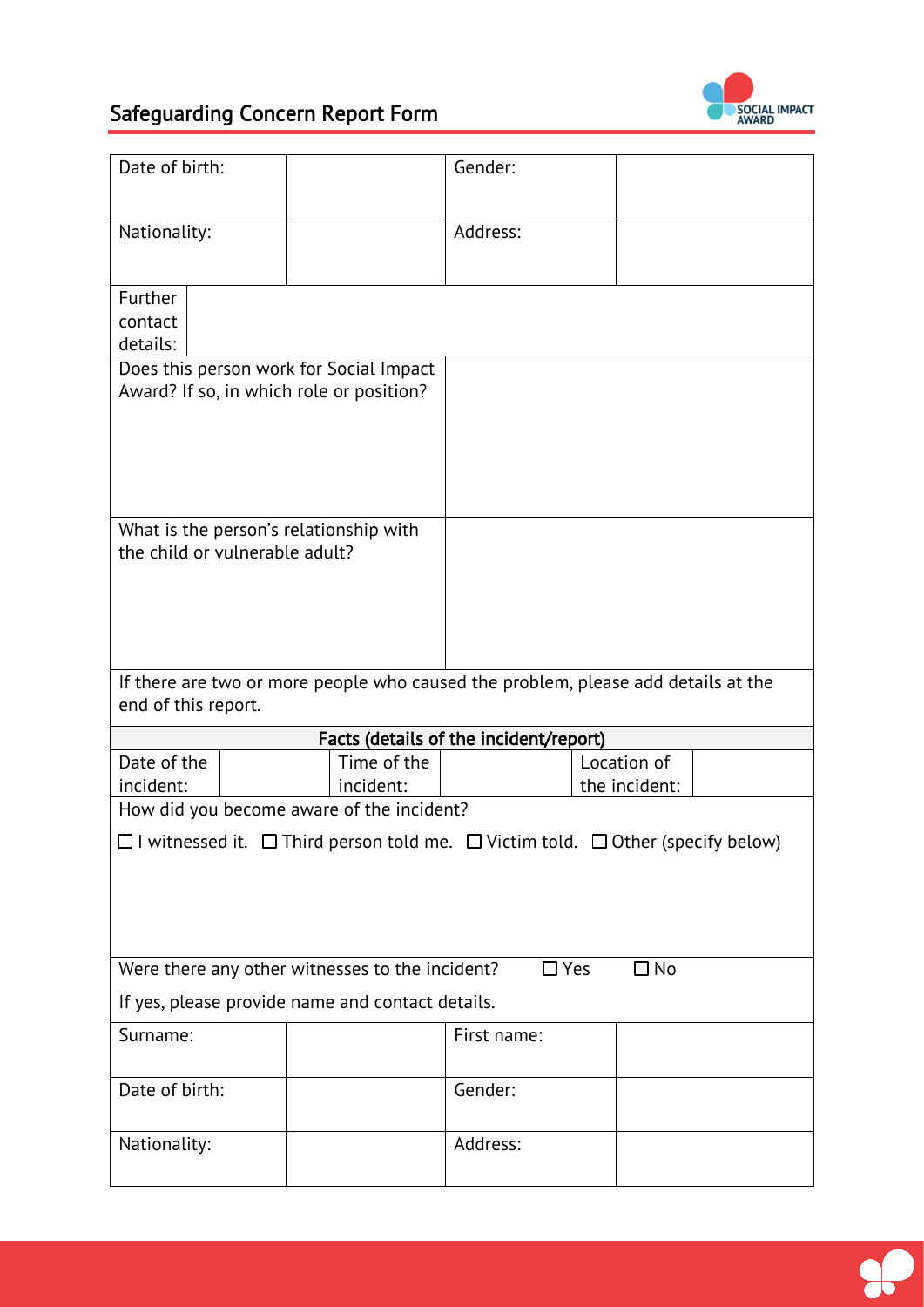

| Further                                                                                                           |  |  |  |
|-------------------------------------------------------------------------------------------------------------------|--|--|--|
| contact<br>details:                                                                                               |  |  |  |
| If there are more witnessed, please add details at the end of this report.                                        |  |  |  |
| Please describe the specific incident. What were you worried about? What happened?                                |  |  |  |
|                                                                                                                   |  |  |  |
|                                                                                                                   |  |  |  |
|                                                                                                                   |  |  |  |
|                                                                                                                   |  |  |  |
|                                                                                                                   |  |  |  |
|                                                                                                                   |  |  |  |
|                                                                                                                   |  |  |  |
|                                                                                                                   |  |  |  |
|                                                                                                                   |  |  |  |
|                                                                                                                   |  |  |  |
|                                                                                                                   |  |  |  |
|                                                                                                                   |  |  |  |
|                                                                                                                   |  |  |  |
| Background to the concern                                                                                         |  |  |  |
| Is there anything you have observed or know about the situation that might help in<br>understanding the concerns? |  |  |  |
|                                                                                                                   |  |  |  |
|                                                                                                                   |  |  |  |
|                                                                                                                   |  |  |  |
|                                                                                                                   |  |  |  |
|                                                                                                                   |  |  |  |
|                                                                                                                   |  |  |  |
|                                                                                                                   |  |  |  |
|                                                                                                                   |  |  |  |
|                                                                                                                   |  |  |  |
|                                                                                                                   |  |  |  |
| <b>Action taken</b>                                                                                               |  |  |  |
| What immediate action has been taken to protect the victim(s)?                                                    |  |  |  |
|                                                                                                                   |  |  |  |
|                                                                                                                   |  |  |  |
|                                                                                                                   |  |  |  |
|                                                                                                                   |  |  |  |
|                                                                                                                   |  |  |  |